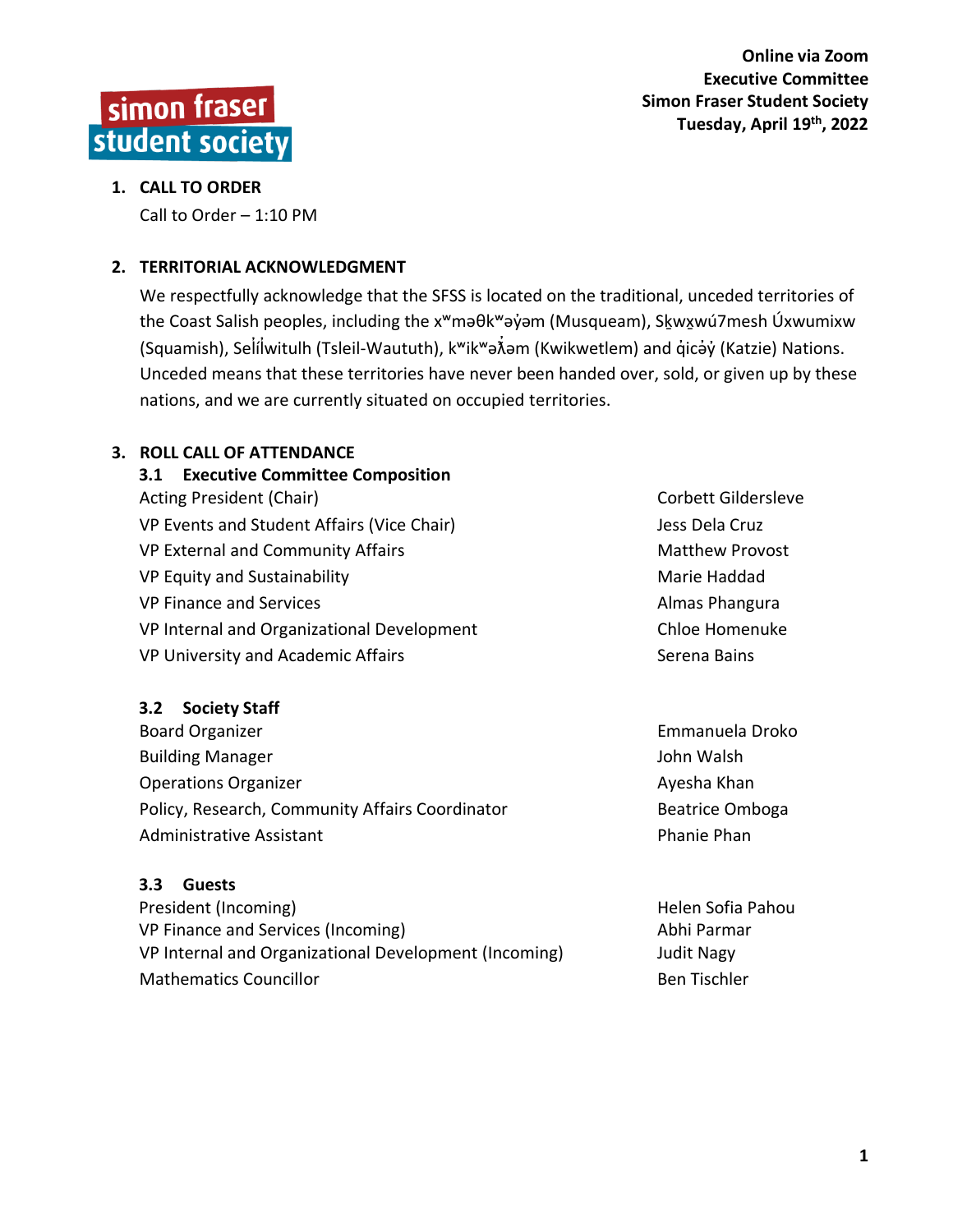# simon fraser student society

# **4. CONSENT AGENDA**

# **4.1 CONSENT AGENDA**

Be it resolved to adopt the consent agenda by unanimous consent.

# **CARRIED UNANIMOISLY**

# **4.1.1. MATTERS ARISING FROM THE MINUTES- MOTION EXEC 2022-04-19:01**

Be it resolved to receive and file the following minutes:

● EXEC 2022-04-05

# **5. ADOPTION OF THE AGENDA**

# **5.1 MOTION EXEC 2022-04-19:02**

# **Jess / Chloe**

Be it resolved to adopt the agenda as presented.

# **CARRIED AS AMENDED**

- Add "New Business" items:
	- o Staff Party Honorarium and Honorarium Ceremony
	- o Staff Party Food
	- o Health and Dental Plan 24 Month Contract Recommendation
	- o Health and Dental Plan 5% Fee Increase Recommendation
	- o SFU Joint Letter
- Remove "Reports from Committees" item:
	- o Reports from Management
- Remove "New Business" items:
	- o Executive Officer Signing Authority Change Over
	- o SLO and LLO Change Over
	- o Building Manager Signing Authority
- "In-Camera" to be discussed before "New Business" items.
- Extend meeting by 1 hour until 5:00 PM.

# **6. NEW BUSINESS**

# **6.1 Pass Budget Exec Retreat- MOTION EXEC 2022-04-19:03**

**SUBMITTED BY:** Acting President "Corbett Gildersleve"

# **Corbett / Matthew**

Whereas the SFSS budgets for an Executive Committee retreat each year;

Whereas this retreat is planned in advance with the incoming President;

Whereas some costs need to be approved ahead of time like space deposits;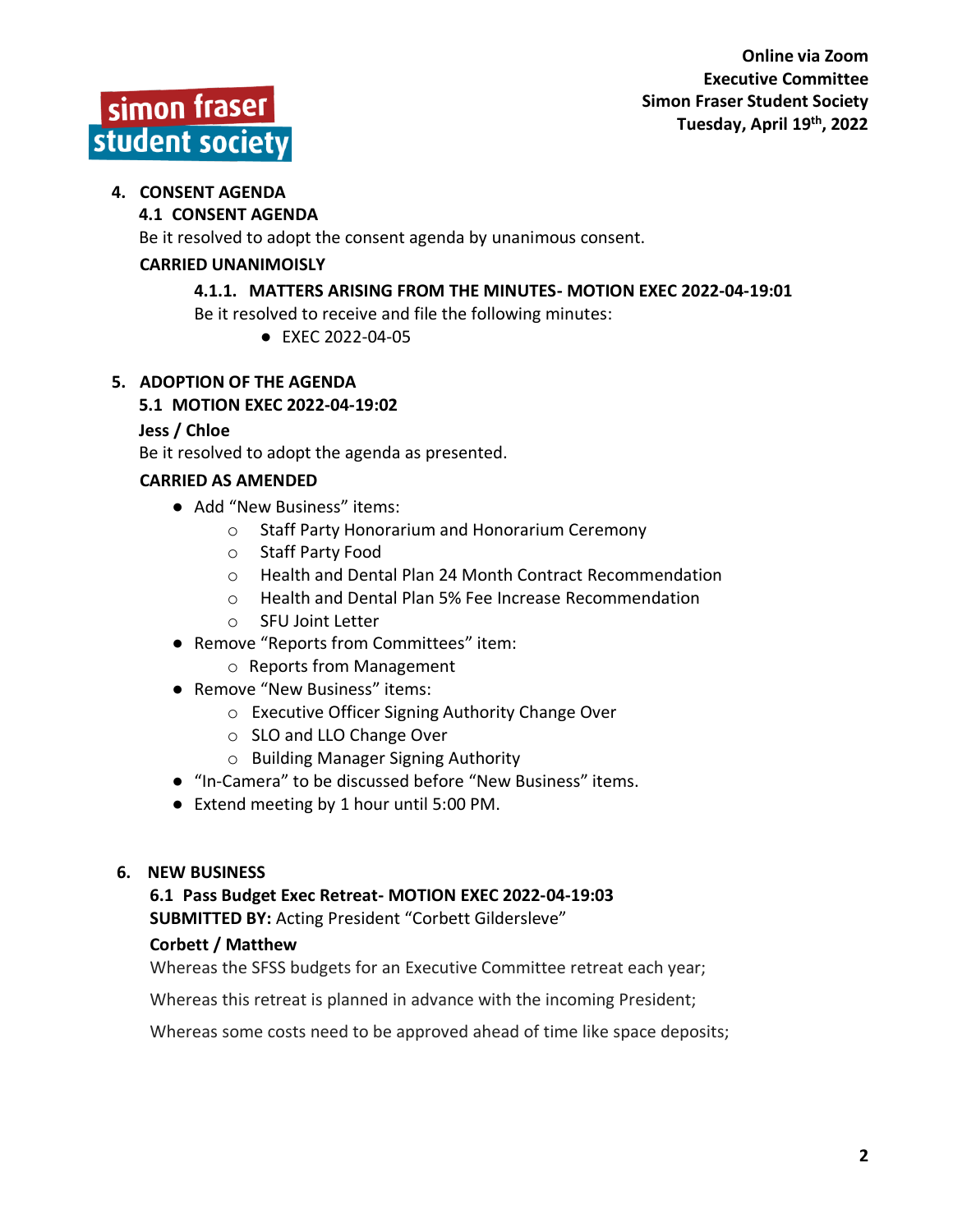Be it resolved that the Executive Committee approve spending up to \$5000 from line item 814/20 to allow for securing initial costs;

# **CARRIED UNANIMOUSLY**

- Acting President "Corbett Gildersleve" explained that this will be used to help with planning the Executive retreat and assist people, like Board Organizer "Ella Droko", who are involved in the planning.
- This is being approved by the Executive Committee, as the maximum amount the they can approve without it needed to be brought to Council is \$5,000.00.
	- $\circ$  The additional \$5,000.00 will help with covering any additional cots, deposits, and etc., like hotel bookings.
- Incoming President "Helen Sofia Pahou" asked to have a meeting with Corbett and Ella to talk and better plan the Executive retreat something in the next two weeks.

#### **6.2 Staff Party Honorarium and Honorarium Ceremony- MOTION EXEC 2022-04-19:04 SUBMITTED BY:** VP Events and Student Affairs "Jess Dela Cruz"

# **Jess / Serena**

Whereas, the Executive Committee is hosting a Staff Celebration on Thursday, April 28 to honour the work our Staff has done over the past two years during the ongoing pandemic, Whereas, the Executive Committee will be asking members from Community (Ian and Kelvin Bee) to sing and drum and want to provide an honorarium,

Whereas, there will be an Honouring Ceremony for our Staff that will involve blanketing and the gifting of quarters as per protocol,

Be it resolved that the Executive Committee offer \$750 for the honorarium and Honouring Ceremony through the Good and Welfare Budget 816/31.

# **CARRIED UNANIMOUSLY**

- VP Events and Student Affairs "Jess Dela Cruz" reminded people that the 3-hour Staff Celebration was postponed to April 28, 2022 and that people need to place their lunch order before next week, as the SFSS will be using catering.
- Elders and people from the Community will attend the celebration to sing and drum as well as host an honoring ceremony, where SFSS staff will be blanketed to thank them for working and supporting the SFSS during the pandemic.
- A ceremony will be held for the blanketing, which will be done by Ian and Kelvin Bee.
- To compensate Uncle Kevin and Ian and Kelvin Bee, \$750.00 will be taken out from the Good and Welfare budget.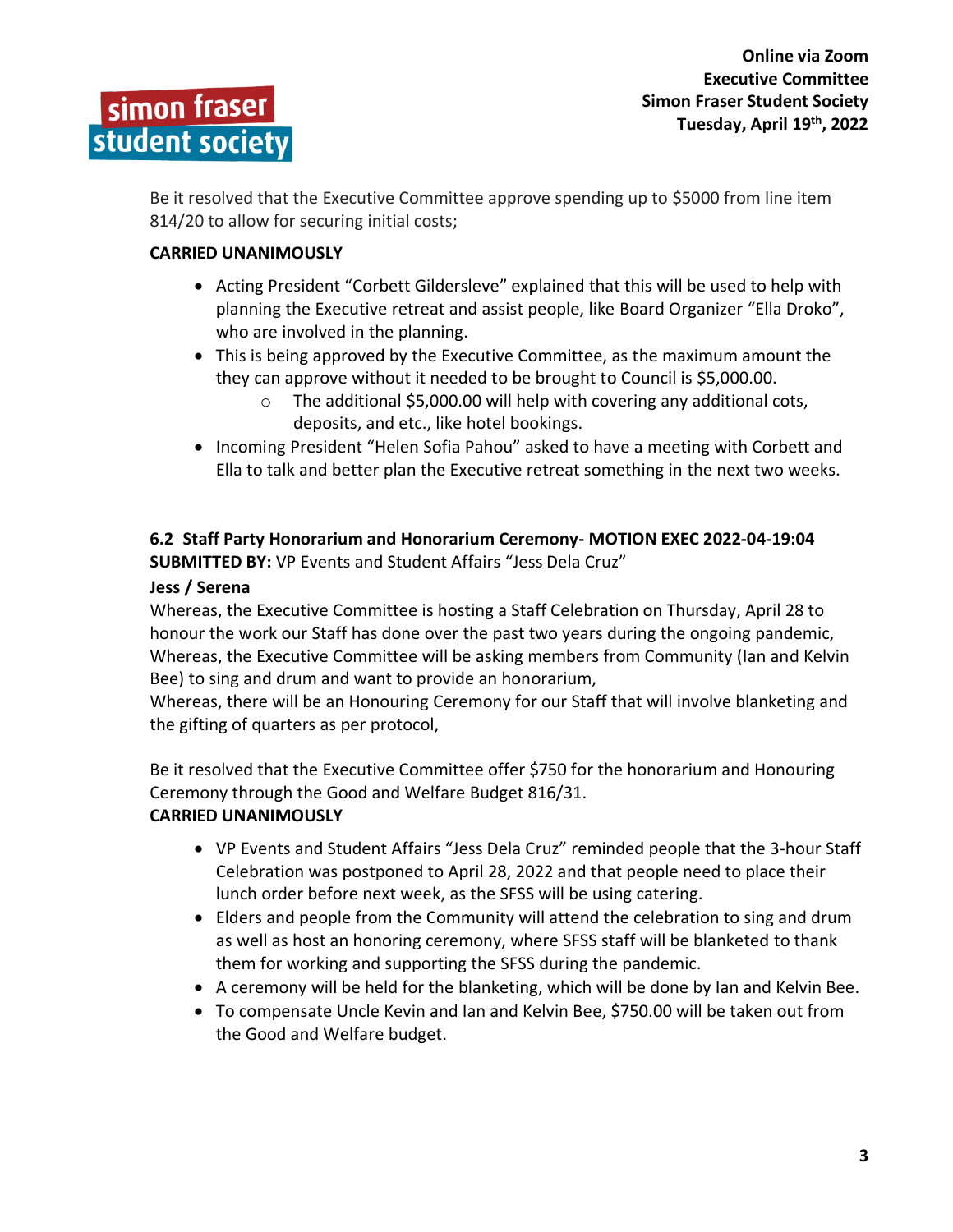simon fraser student society

**Online via Zoom Executive Committee Simon Fraser Student Society Tuesday, April 19th , 2022**

#### **6.3 Staff Party Food- MOTION EXEC 2022-04-19:05**

**SUBMITTED BY:** VP Events and Student Affairs "Jess Dela Cruz"

#### **Jess / Matthew**

Whereas, the Executive Committee is hosting a Staff Celebration on Thursday, April 28 to honour the work our Staff has done over the past two years during the ongoing pandemic, Whereas, Dipti Chavan (SFSS Events Coordinator) has looked for catering options and together, we have chosen "Beanery Coffeehouse & Eatery,"

Whereas, with the amount of Staff who has signed up so far and the guests attending, we are budgeting Food Expenses to be \$1500,

Be it resolved the Executive Committee offer \$1500 for the Food and catering from the Good and Welfare Budget 816/31.

#### **CARRIED UNANIMOUSLY**

- VP Events and Student Affairs "Jess Dela Cruz" explained that this is a way for the Executive Committee, as the employers, to repay the employees.
- Member Services Coordinator Events "Dipti Chavan" used the Events budget to purchase the blankets and bandanas.

#### **6.4 Health and Dental Plan 24 Month Contract Recommendation- MOTION EXEC 2022-04- 19:06**

#### **SUBMITTED BY:** Acting President "Corbett Gildersleve"

#### **Corbett / Jess**

Whereas the SFSS uses Studentcare as its Health and Dental Plan broker and administrator; Whereas Studentcare has completed a Request for Proposals process for Health and Dental Plan Insurance providers;

Whereas they've come back to us with a recommendation for both a provider and a contract length;

Whereas Studentcare has recommended remaining with Pacific Blue Cross with a 24 month agreement;

Whereas this agreement works out for a plan cost of \$259.70 per student per year;

Whereas the Executive Committee has reviewed the results of the RFP in-camera;

Whereas only Council can approve agreements lasting more than a year in length;

Be it resolved that the Executive Committee recommend to Council to approve the 24 month agreement with Pacific Blue Cross.

#### **CARRIED UNANIMOUSLY**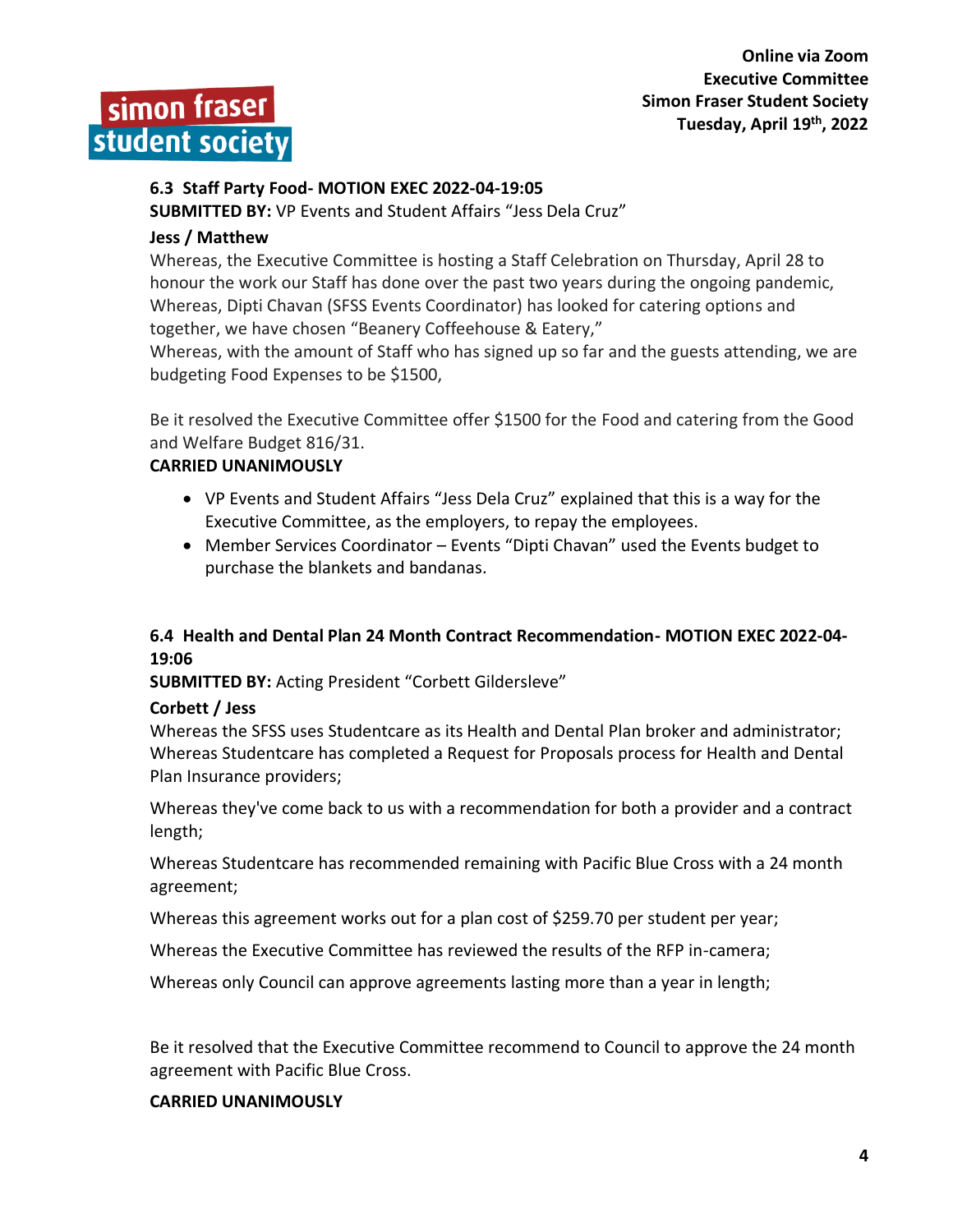

- Acting President "Corbett Gildersleve" suggested that it will be good to extend the contract with a slightly higher cost plan compared to the current one.
	- o The increased fees will aid students with dealing with inflation costs and other increases in the next few years.
- VP Events and Student Affairs "Jess Dela Cruz" supports this and stated that if students are worried for the increase in costs, the incoming Executive Committee should work with the Communications Department to communicate to students how the fee is going to work and steps that can be taken if they want to opt out.

**6.5 Health and Dental Plan 5% Fee Increase Recommendation- MOTION EXEC 2022-04-19:07 SUBMITTED BY:** Acting President "Corbett Gildersleve"

#### **Corbett / Jess**

Whereas the membership approved through referendum in Spring 2018 the power for the Board of Directors (now Council) to adjust the Health and Dental fee +/- 5%

Whereas this power expires at the end of the Spring 2022 term;

Whereas the SFSS's Health and Dental Plan fee has not increased in three years;

Whereas the recommendation from the RFP process conducted by Studentcare on behalf of the SFSS recommends increasing the Health and Dental Plan fee by 5% to help offset inflation costs in the plan;

Whereas the Executive Committee has reviewed the results of the RFP process and recommendations from Studentcare;

Be it resolved that the Executive Committee recommend to Council to increase the Health and Dental Plan fee by 5% for the fall 2022-2023 policy year.

#### **CARRIED UNANIMOUSLY**

• Acting President "Corbett Gildersleve" explained that the increase in fees is to address inflation costs and position the Health and Dental Plan in a healthy range.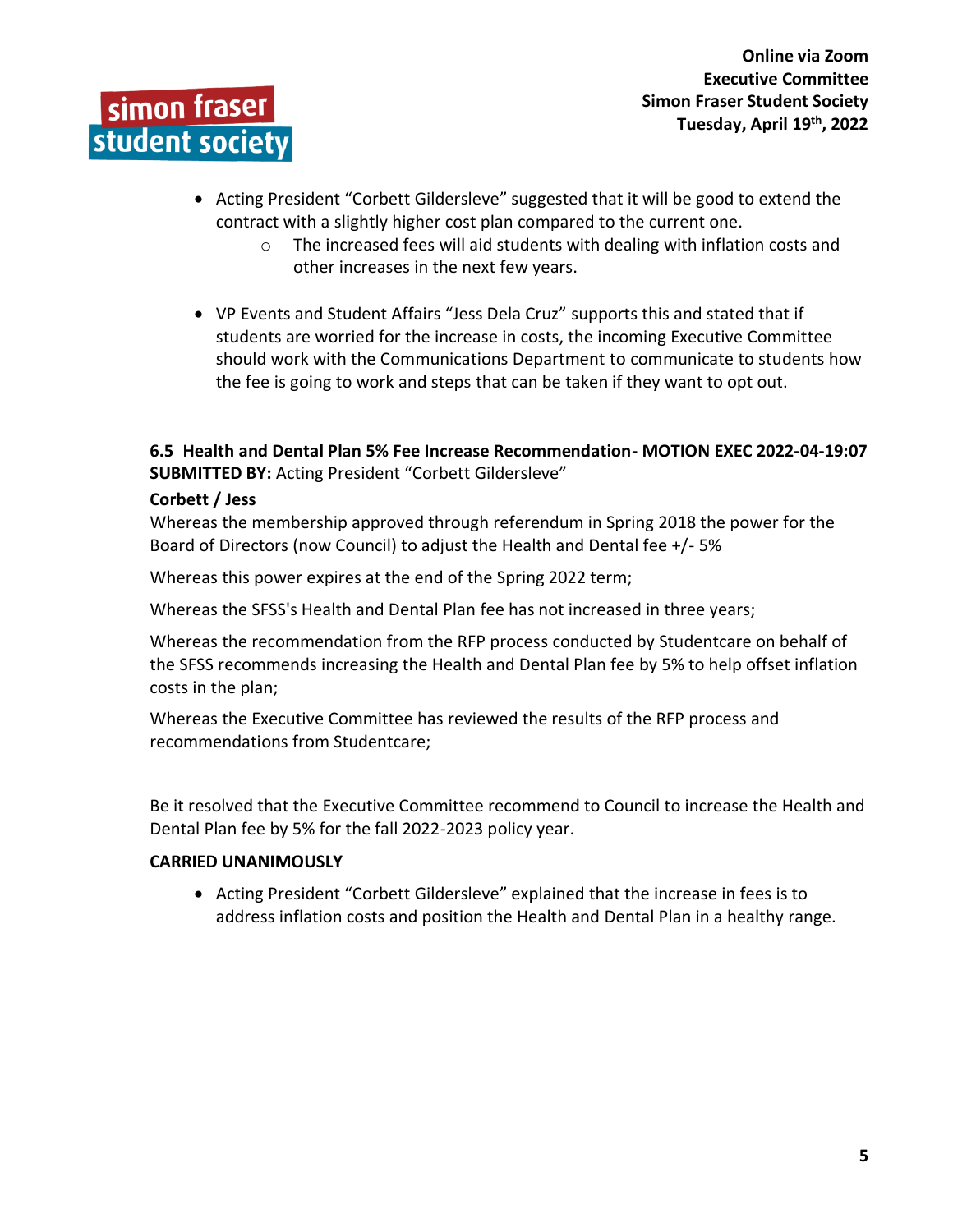

#### **6.6 SFU Joint Letter- MOTION EXEC 2022-04-19:08**

**SUBMITTED BY:** VP University and Academic Affairs **"**Serena Bains"

#### **Serena / Jess**

Whereas the members of the GSS, TSSU and SFPIRG have been working on a joint letter to SFU,

Whereas the SFSS Executive have read the letter in-camera and discussed whether or not to sign on,

Be it resolved for the SFSS Executive Committee to sign onto the aforementioned letter,

Be it further resolved that the SFSS Executive Committee recommend that the SFSS Council sign onto the letter once it becomes public.

#### **CARRIED UNANIMOUSLY**

- VP University and Student Affairs "Serena Bains" clarified that the motion is drafted in reference to the in-camera discussion and for the Executive Committee to vote on.
	- o VP Events and Student Affairs "Jess Dela Cruz" said that it is necessary for the SFSS to sign on this letter because it teaches people that the SFSS can and need to do better for the community.
- Mathematics Councillor "Ben Tischler" expressed concerns that the Executive Committee is signing on the letter without consulting with the Council.
	- o Acting President "Corbett Gildersleve" commented that this came to the Executive team first due to confidentiality, nature of the information, and the recent transgressions, where some Council members were not able to keep certain information confidential, that led to requests for resignations and impeachments.
	- $\circ$  Incoming VP Internal and Organizational Development "Judit Nagy" clarified that the Council is the legal governing body of the SFSS, so people need to be cautious by letting recent transgressions in some Council members to affect how the Executive team operates. Legal documents are being signed without the Council members, who represent the larger student body, being consulted.
	- o VP Internal and Organizational Development "Chloe Homenuke" clarified that signage from the Executive team means something different from signage from Council.